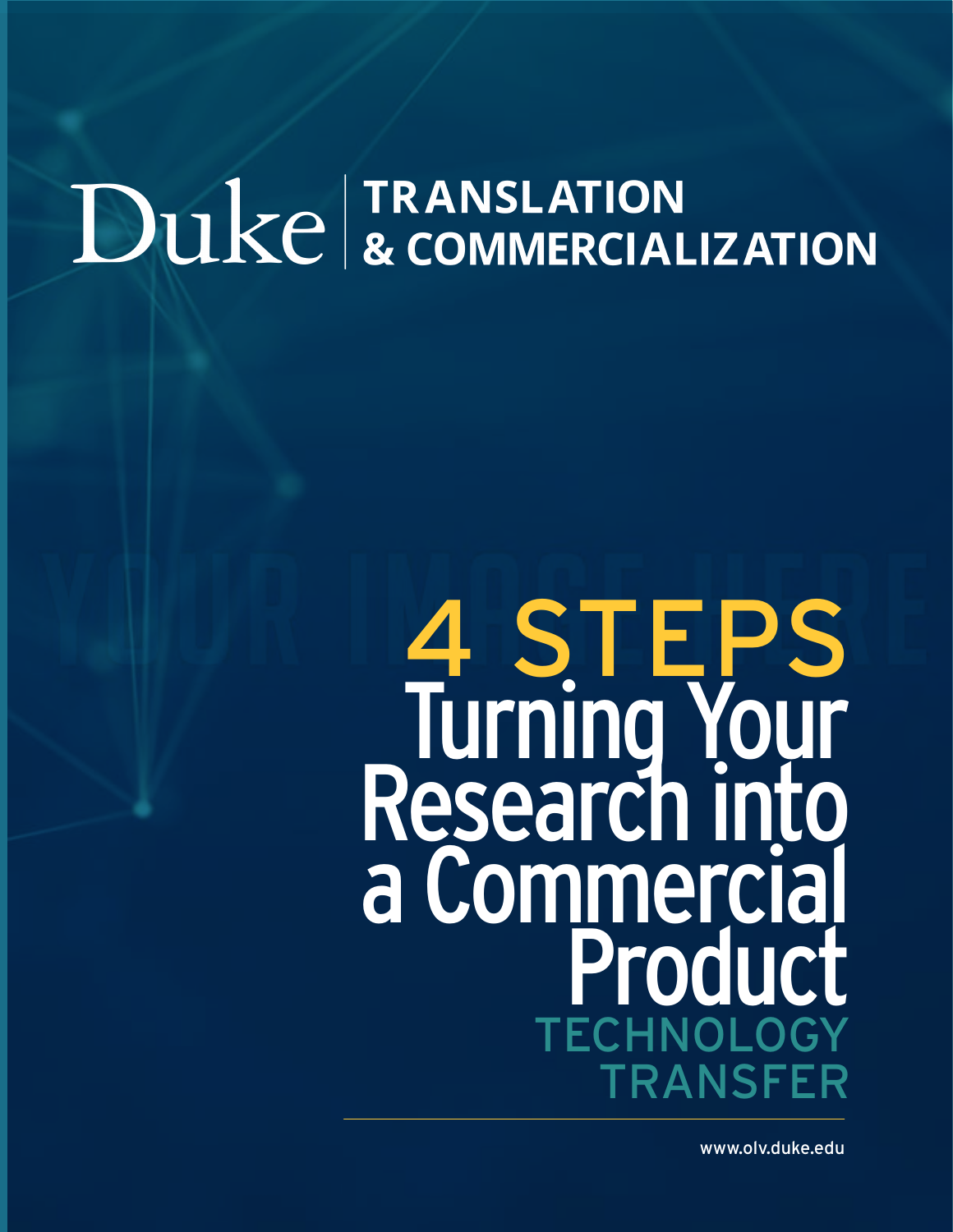## 4 STEPS TURNING RESEARCH INTO A COMMERCIALIZED PRODUCT

Tim Burners-Lee wasn't sitting under an apple tree when he came up with the idea of the internet. In fact, he spent years developing other ideas, scrapping them and developing more before nearly a decade later he realized where he'd landed.

Many great ideas come from the slow churn of working through a problem until a solution presents itself. Sometimes, you only have half the answer, and someone else has worked out the other half.

The innovation process is not always a simple linear series of actions. Each invention has its challenges, and your active input and participation will be a big part of its ultimate success.

Submitting<br>Syour idea to our office is the first step in the

That's where The Office **for Translation & commercialization (OTC)** comes in. Our office is dedicated to helping you navigate every step of the innovation process, starting with just your basic idea, outline, sketch, or unique research outcomes. We can develop your idea or connect you with others to help move it forward.

process of protecting and commercializing your idea.

Ownership of inventions depends upon the employment status of the creators of the invention and their use of University facilities.

You will need<br>Y to research your idea from a legal and business

In some countries we can lose the ability to protect your idea, so it's important that you get in touch with **OTC** before you publish and tell us about your novel concept.

#### **YOU CAN DO THIS BY:**

- 1. Submitting via our on-line Invention Disclosure Form or IDF (preferably, at least three months before disclosing your idea to the public). https://olv.duke.edu/disclosureform/
- 2. Get in touch with us—we welcome the opportunity to meet with you early in your research to discuss strategies for future development and commercialization. https://olv.duke.edu/contact/

**The IDF is a confidential, internal document that summarizes your idea and its potential usefulness**



- The novelty of the invention
- protectability and marketability of potential products or services
- Relationship to other intellectual property
- Size and growth potential of the relevant market
- Amount of time and money required for further development
- **Pre-existing rights associated with** the intellectual property (IP)
- Potential competition from other products/technologies

### **FROM IDEA TO COMMERCIALIZATION**

- Any federal or other financial support
- A list of contributors and their percentage contribution to the invention
- A description of the invention
- Any materials from third parties
- Your plans for any public disclosures

## What we'll ask for

• A legal document

• A part of the formal patent application process • Legal protection for your

invention

Your IDF is an official submission to **OTC** to document your invention with us.

## The IDF is NOT

standpoint. But don't worry, we've got you covered!

#### **IN THIS STEP, YOU AND YOUR OTC LICENSING SPECIALIST WILL:**

- 1. Review the invention disclosure
- 2. Conduct patent searches
- 3. Analyse the market and competitive technologies to determine your invention's commercialization potential

This helps us size up your competition. Everyone has competition—no matter how unique you think your invention is.

This assessment may also include consideration of whether the intellectual property can be the basis for a new business start-up.

If **OTC** decides not to pursue patent protection and/ or chooses not to actively market the invention, the University may transfer ownership to the inventor(s). Reassignment of inventions funded from U.S. government sources requires the government's prior approval. You will find further information on this topic in the Patent Policy at https://olv.duke.edu/ faculty-innovators/policiesprocess/



#### OUR LICENSING SPECIALISTS WILL EXAMINE EACH INVENTION **DISCLOSURE** TO REVIEW: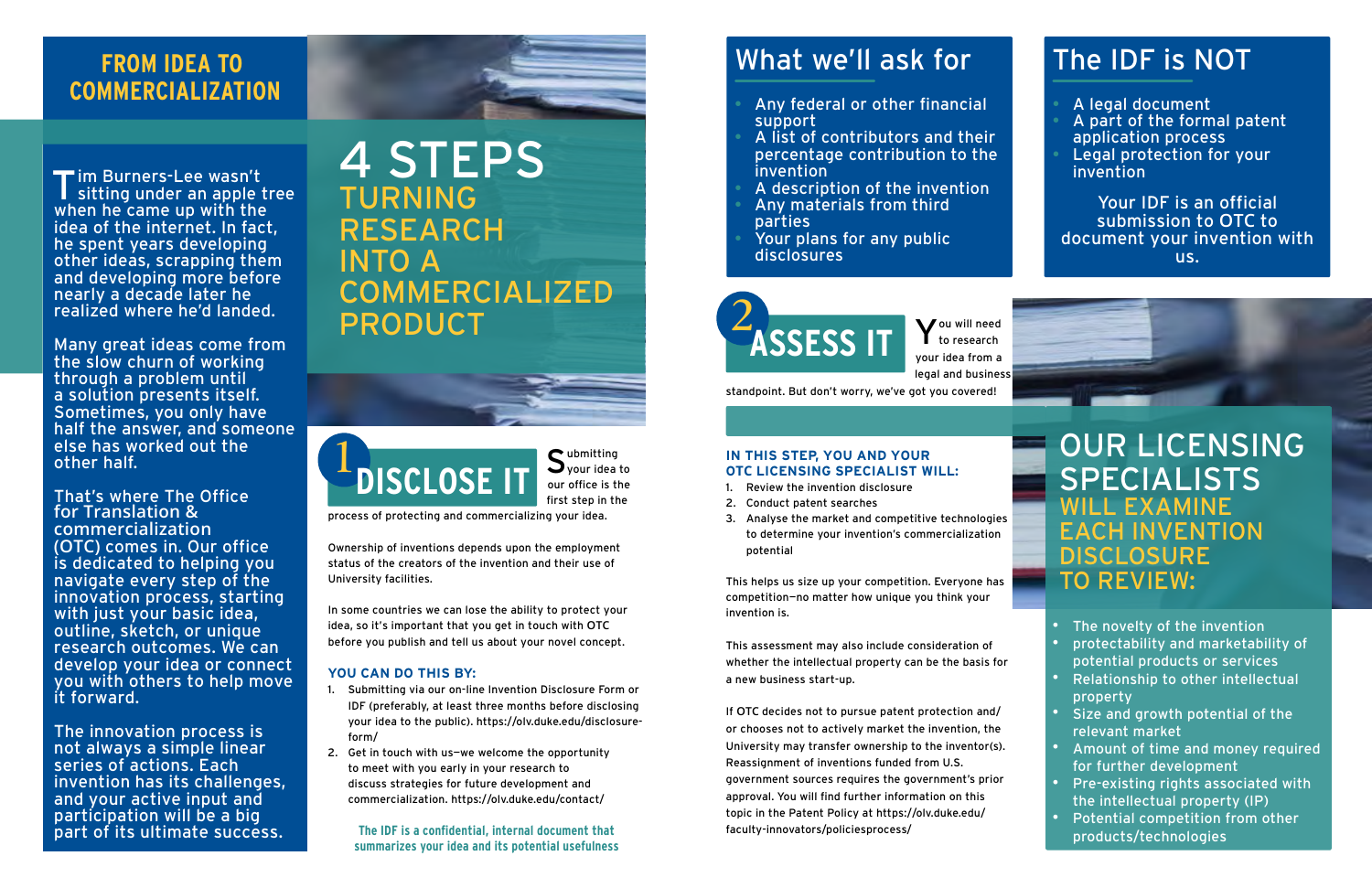**HELPFUL LINKS**

In parallel with patent

protection, we also encourage

inventors to continue to develop and grow their technology to the proof-ofconcept stage. This will de-risk your early-stage technology and increase the likelihood of attracting potential licensees and investors as applicable.

We have put together a list of internal and external translational grants and entrepreneurial resources to facilitate this process, found at http://olv.duke.edu/resources/

startupresources/

Based on our initial assessment, **OTC** may file provisional patent application, which is valid for twelve

months and is not examined or published by the US Patent Office. It establishes a priority date from which prior art will be determined.

> $A<sub>is a</sub>$ permission that the

The steps leading from the conversion of this provisional application to an issued patent can be quite complicated and extend over many years. The University will pay the costs incurred during this process with the goal of recovering that investment from a license partner.

#### **It is important to note that not all inventions need to be protected by patents.**

For example, most software, databases, and content is best protected via copyright. Research tools and materials, such as transgenic mice and cell lines, may be maintained as proprietary and licensed without patent protection. You can learn about the patent process at http://olv.duke. edu/faculty-innovators/protection/

> Your Start-up Starting Point Start-up





owner or controller of intellectual property grants to another party. This may involve partnering with an existing company or forming a start-up.

With your active involvement, **OTC** staff identify candidate companies that have the expertise, resources, and business networks to bring your technology to market. Existing relationships of the inventors, **OTC** staff, and other researchers are useful in marketing an invention.



#### **WE CAN IDENTIFY PROSPECTIVE LICENSEES THROUGH:**

- Market research
- Complementary technologies and agreements
- Using our website to post inventions
- Leveraging conferences and industry events
- Direct contacts and existing **OTC** relationships
- Faculty publications and presentations are often excellent marketing tools as well.

More about Marketing & Licensing can be found at http://olv.duke.edu/facultyinnovators/licensing/

**Studies have shown that 70% of licensees were already known to the inventors. Your research and consulting relationships are often a valuable source for licensees.**







**Resources** 

Our team is here to guide you through the process of launching your innovations into the marketplace.



Everything from FAQs to Funding Opporunities



Software, apps, databases, data, and creative works

Digital Innovations

Scan me



1st Step in Documenting and Protecting your Idea

Invention **Disclosure** Form